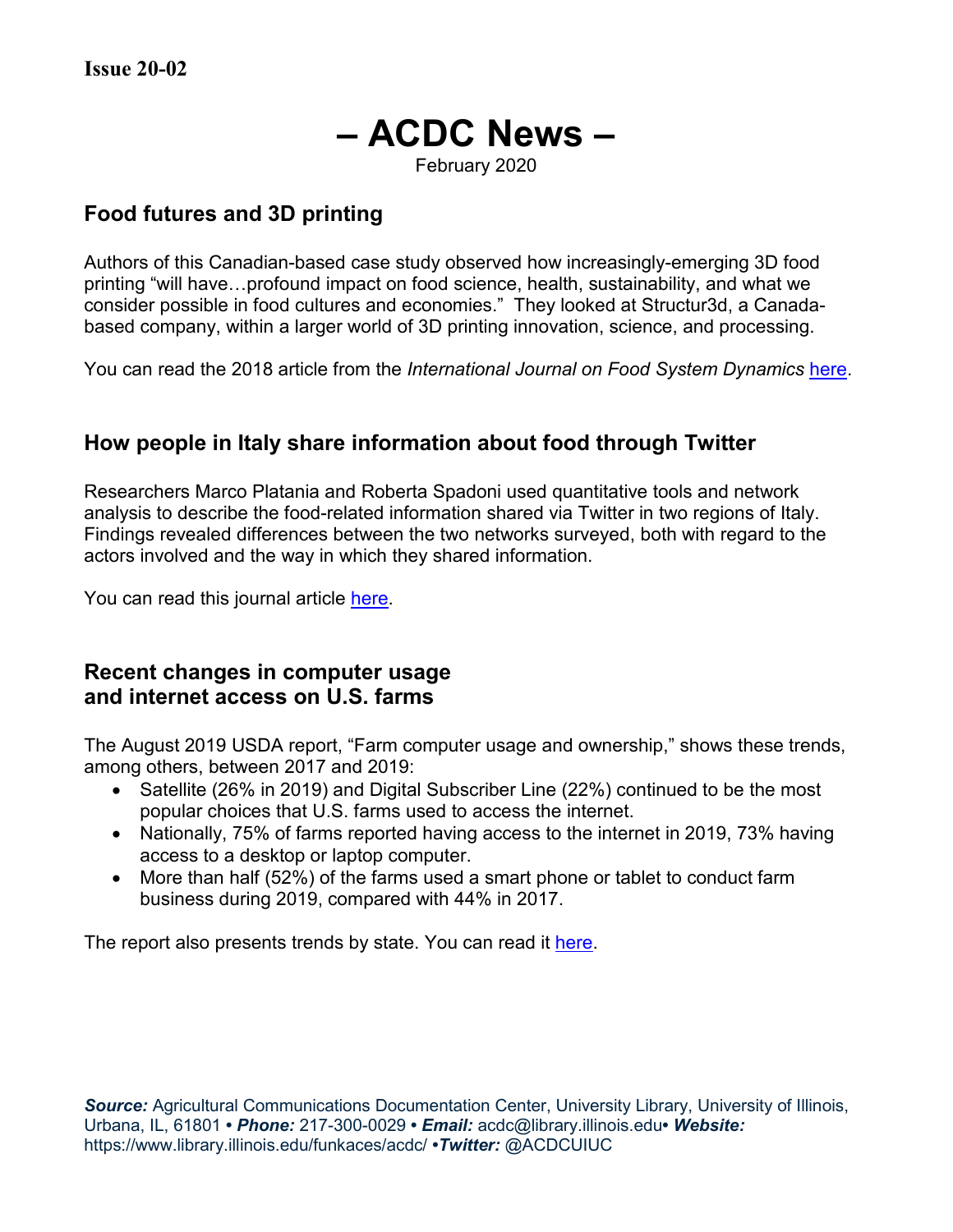# **Textbook example of how community newspapers need to and can diversify their revenue streams**

A 2018 article we added recently from *Newspaper Research Journal* described this example during the first summit of the Radically Rural organization. Radically Rural is devoted to sustaining and revitalizing U.S. rural life.

A summit session, "Energizing and growing rural journalism," featured the *Keene* (New Hampshire) *Sentinel* newspaper. Article author Dane S. Claussen described encouraging approaches taken by the *Sentinel*, an innovative 7,000-circulation daily with more than 90 employees. You can read the article [here.](https://journals.sagepub.com/doi/pdf/10.1177/0739532918810736/)

# **Local community library becomes a news outlet**

He said he's not a journalist. However, during 2016 Michael Sullivan, director of the public library in Weare, New Hampshire (8,966 residents), became publisher of *Weare in the World*. He developed and posted it on the library website. That was during 2016, after the community newspaper closed. Residents soon complained there wasn't enough information to help them make decisions for electing local officials and passing budgets.

We have added to the ACDC collection a 2019 article in *NiemanReports* entitled, "Journalism and libraries: 'Both exist to support strong, well-informed communities'." The article described this project and examined the value and promise of journalism-library connections in local communities. You can read it [here.](https://niemanreports.org/articles/journalism-and-libraries-both-exist-to-support-strong-well-informed-communities/)

# **Communicator events approaching**

## **April 15-17, 2020**

"Charting the course." Conference of the National Agri-Marketing Association in San Diego, California.

Information:<https://www.nama.org/amc-san-diego.html>

## **May 21-25, 2020**

"Open communication." 70<sup>th</sup> annual meeting of the International Communication Association at Gold Coast, Queensland, Australia. Information:<https://icahdq.org/page/ICA2020/>

## **June 1-3, 2020**

"Spice up your creativity." 2020 Institute of the Cooperative Communicators Association (CCA) in Buffalo, New York. Information: [www.communicators.coop/cca-institute-2020](http://www.communicators.coop/cca-institute-2020)